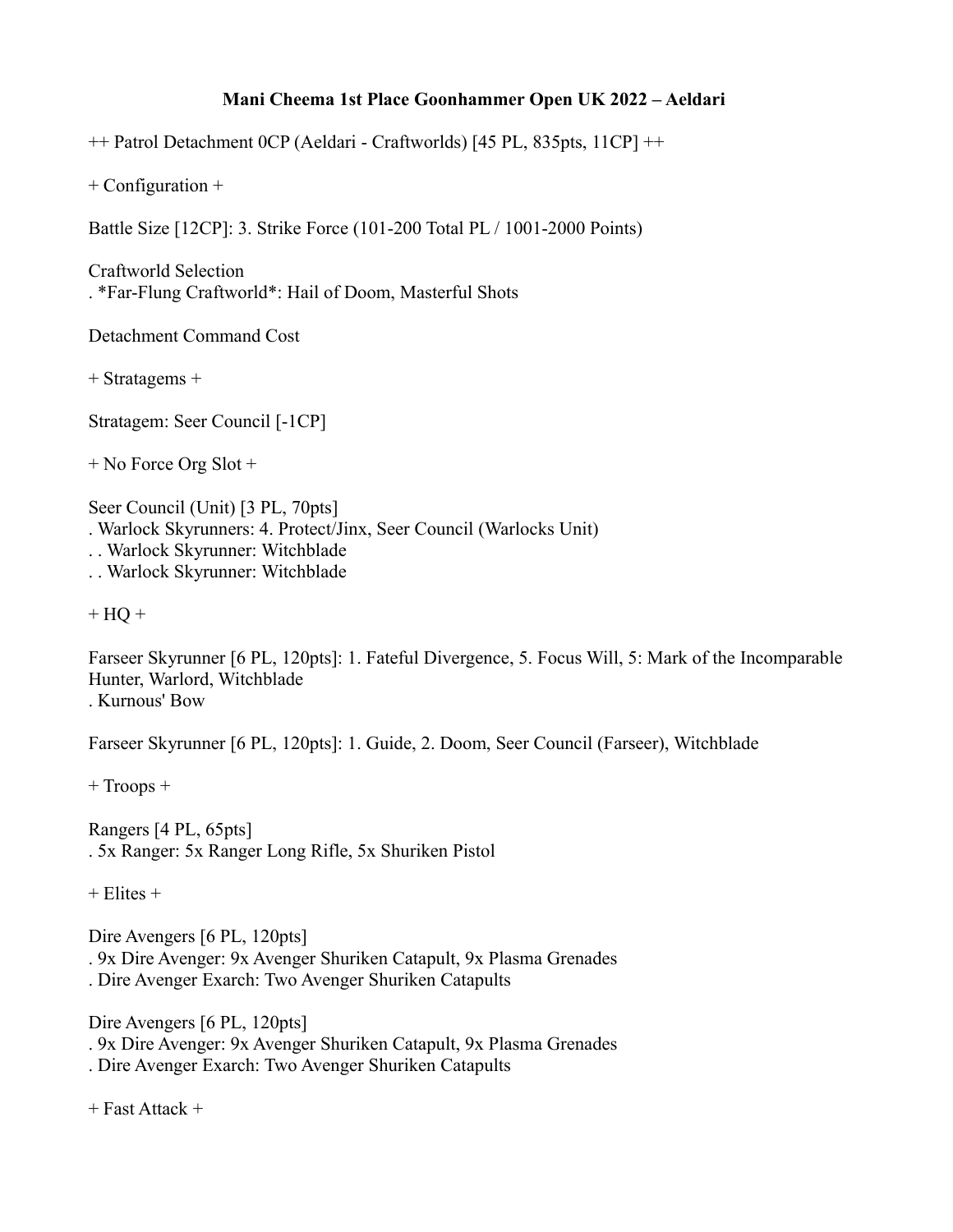Vypers [3 PL, 40pts] . Vyper w/ Scatter Laser

Vypers [3 PL, 40pts] . Vyper w/ Scatter Laser

+ Dedicated Transport +

Wave Serpent [8 PL, 140pts]: Twin Shuriken Cannon, Twin Shuriken Catapult

++ Outrider Detachment -3CP (Aeldari - Craftworlds) [65 PL, 1,161pts, -4CP] ++

+ Configuration +

Craftworld Selection . \*Far-Flung Craftworld\*: Hail of Doom, Masterful Shots

Detachment Command Cost [-3CP]

+ Stratagems +

Stratagem: Relics of the Shrines [-1CP]

 $+$  HQ  $+$ 

Baharroth [7 PL, 140pts]

 $+$  Elites  $+$ 

Dire Avengers [7 PL, 94pts]

. 6x Dire Avenger: 6x Avenger Shuriken Catapult, 6x Plasma Grenades

. Dire Avenger Exarch: Stand Firm, Two Avenger Shuriken Catapults

Howling Banshees [5 PL, 105pts] . 4x Howling Banshee: 4x Banshee Blade, 4x Shuriken Pistol . Howling Banshee Exarch: Cronescream (Shrine Relic), Mirrorswords, Piercing Strikes

+ Fast Attack +

Shining Spears [6 PL, 120pts] . 2x Shining Spear: 2x Laser Lance, 2x Twin Shuriken Catapult . Shining Spear Exarch: Heartstrike, Khaine's Lance (Shrine Relic), Paragon Sabre, Shuriken Cannon

Swooping Hawks [8 PL, 180pts] . 9x Swooping Hawk: 9x Lasblaster . Swooping Hawk Exarch: Lasblaster

Swooping Hawks [8 PL, 162pts] . 8x Swooping Hawk: 8x Lasblaster